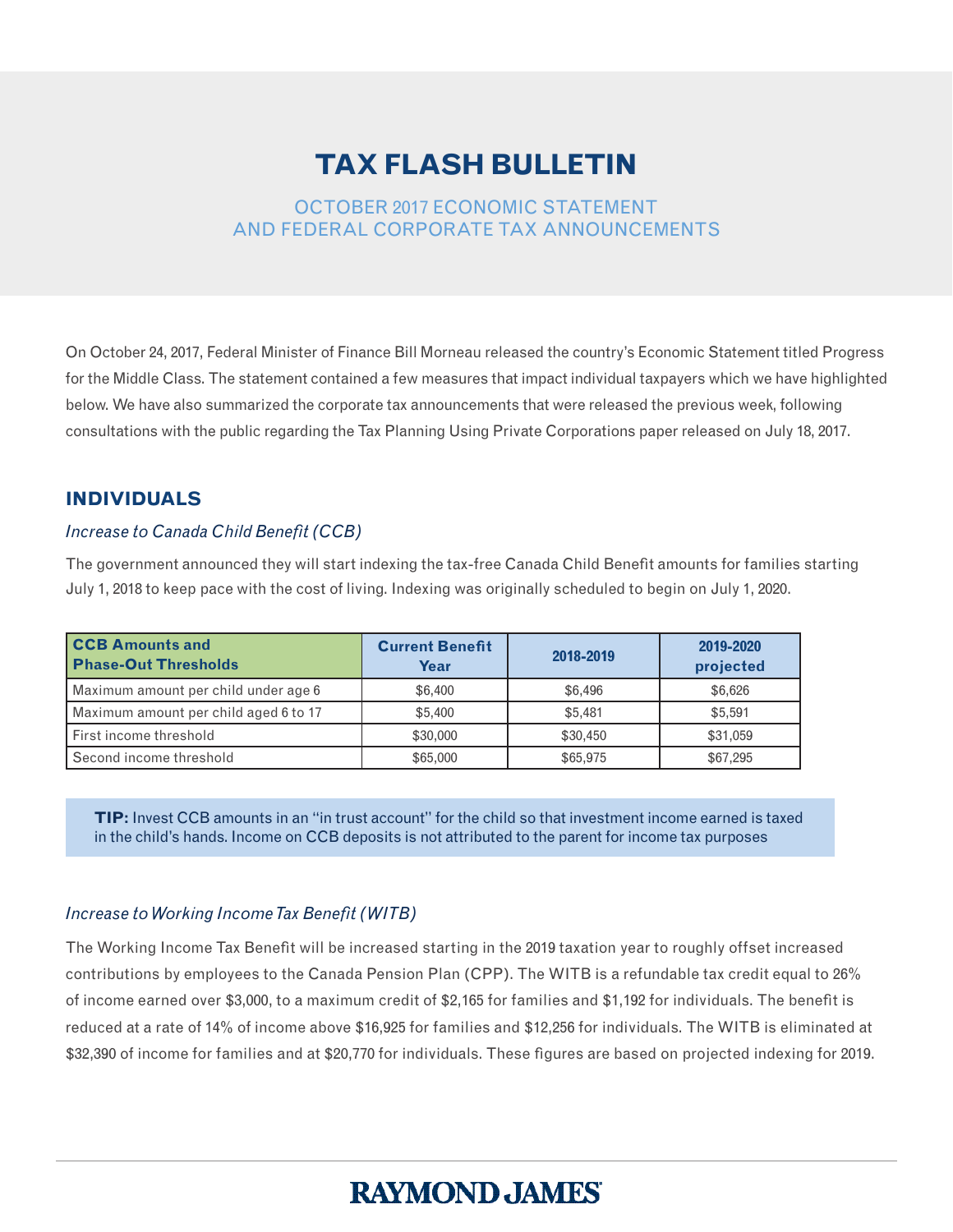### **CORPORATIONS**

During the week of October 16 to 19, 2017, the Minister of Finance trickled out a number of announcements in response to the wrath created by the tax changes proposed by the Department of Finance on July 18, 2017. During the consultation period which ended on October 2, 2017, the government received over 21,000 submissions from the public and multiple professional organizations vehemently protesting the tax proposals and the Liberal Party's plan to create so-called tax fairness for middle-income Canadians. Despite the criticisms, the government confirmed that it is moving forward on certain proposals to "fix a tax system that encourages the wealthy to incorporate so they can get a better tax rate."

#### *Moving Forward with Tax Changes on Passive Income*

The initial July 18, 2017 consultation paper did not contain specific proposals or draft legislation regarding passive investment income earned by corporations. Rather, it contained ideas and approaches about how to address the perceived advantages that corporate investors have over individual investors. The Department of Finance was open to suggestions from the public as to how to solve the imbalance of an incorporated individual having more after-tax capital to invest versus an individual earning a salary.

The government announced on October 18, 2017 that small business corporations are permitted to build up their investment reserves so that a corporation can earn up to \$50,000 of passive income without being subject to an income tax increase. Presumably, this means that existing tax rates, tax balances, and corporate integration will continue to apply to investment income under the \$50,000 threshold. The government did not provide draft legislation in relation to the threshold, nor the new rules that would apply to passive income in excess of the threshold. The details of the proposed rules will be released in Budget 2018.

The announcement also assured taxpayers that investments already made inside a private corporation, including the future income earned from such investments, will be protected from the new tax measures. Therefore, it is unecessary to divest current investment holdings to reduce income levels below the \$50,000 threshold. It also assured that incentives will be maintained to enable Canada's venture capital and angel investors to support investment in the next generation of Canadian innovation.

At this point in time, the lack of details raise more questions than answers:

- What is the effective date of the proposal?
- How will existing investments be grandfathered?
- What is the definition of "investments already made"? Are cash balances included?
- Will there be a valuation date?
- If so, what date will be used for valuation? July 18, 2017 or October 18, 2017 or sometime in 2018?
- Will there be a requirement to separate investment accounts or will there be a proration of total investment income to determine the grandfathered income?

# **RAYMOND, JAMES**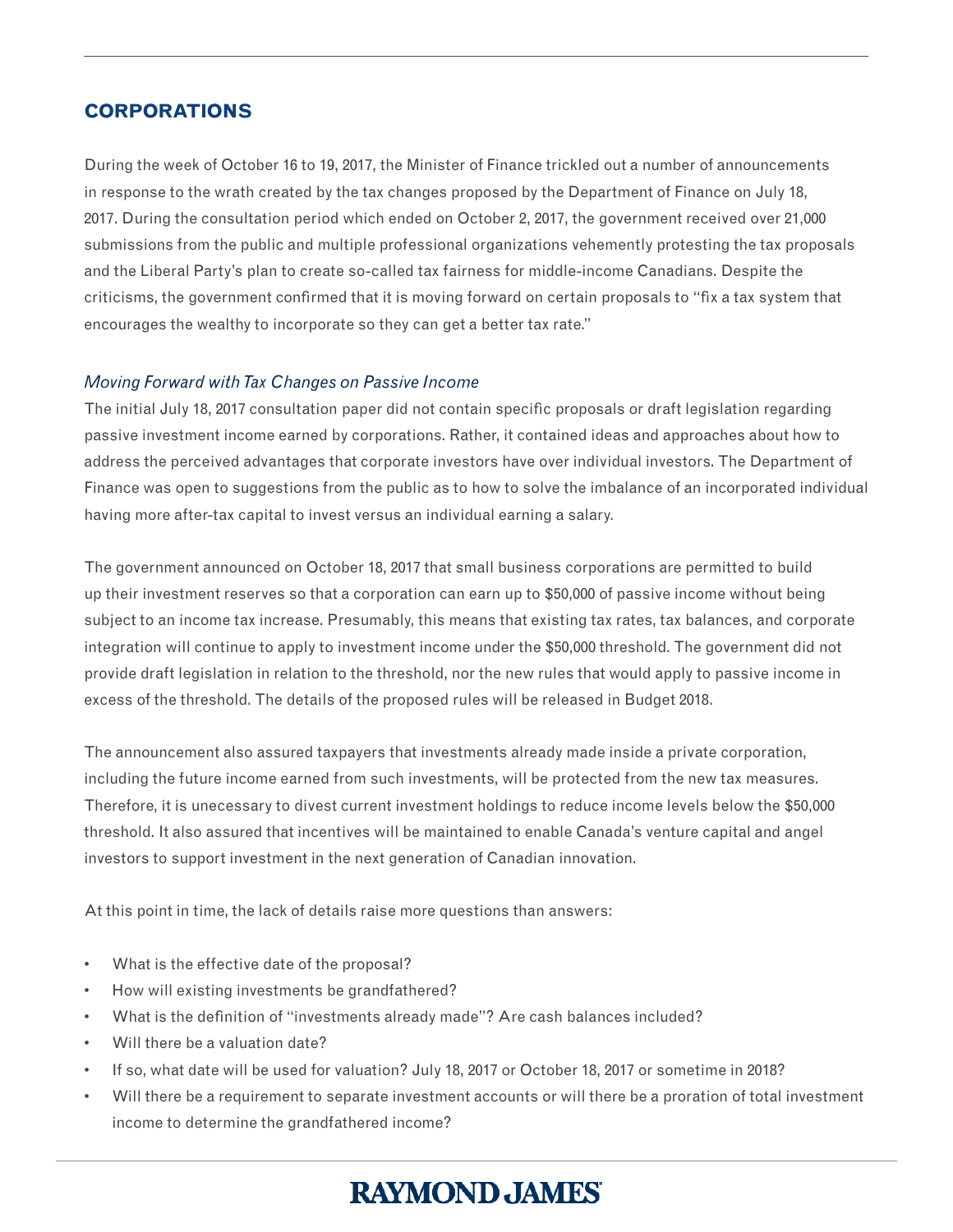- How will business owners track the grandfathered assets? Should they move the grandfathered assets into a separate company to ease administration?
- Should corporate investors open separate sub-accounts for their investments to deposit new low-taxed active business profits to avoid co-mingling funds with grandfathered assets?
- What if the grandfathered investment balances are drawn down, can the funds be replaced at a later date and continue to produce grandfathered passive income?
- Does the \$50,000 passive income threshold apply for each corporation or does it have to be shared amongst a corporate group?
- How is passive income defined? Is it the existing definition of aggregate investment income reported on Schedule 7 of the T2 tax return, i.e. all non-incidental passive income?
- Will corporate-owned insurance policies be pulled into the new passive income rules?
- Are capital gains from the sale of business assets included in the definition of passive income?
- How will passive income above the \$50,000 threshold be taxed?
- Do the existing rules for refundable dividend taxes (RDTOH), the capital dividend account (CDA), and the general rate income pool (GRIP) still apply to grandfathered income? What about income above the threshold?
- Will grandfathering of investment assets end when the corporation's shares change owners?

We hope the answers to these questions will be provided when Budget 2018 is revealed in February or March next year and that a proper consultation period will follow to allow for constructive commentary. The one certainty is that any pending tax rules create more complexity for business owners and their tax accountants to track and report taxable passive income.

#### *Moving Forward with Tax Changes to Income Sprinkling*

The original July 18, 2017 draft rules proposed to expand the tax on split income (TOSI) rules (or "kiddie tax") to related adults (not only minors under age 18) in order to quell dividend and income sprinkling to the 18 to 24 age group and non-working spouses. Amounts received by related adults from the corporation as a shareholder or beneficiary of shareholder trust in excess of a "reasonable" amount would be taxed at the top marginal tax rate in the individual recipient's hands. The reasonableness test was not defined and received a lot of backlash from the tax and small business communities.

On October 16, 2017, the government announced it will move forward with the proposals to limit income sprinkling to family members who do not make "meaningful contributions" to the business. In an attempt to simplify the measure, rather than using a "reasonable test," adults will be asked to demonstrate their contribution to the business based on their current and past labour, capital and equity contributions to the business as well as financial risks taken on for the business, such as co-signing a loan. It is unclear how the "meaningful contribution" definition simplified the original proposal. The government will release draft legislative proposals later this fall which are intended to be effective for the 2018 and subsequent taxation years.

# **RAYMOND, JAMES'**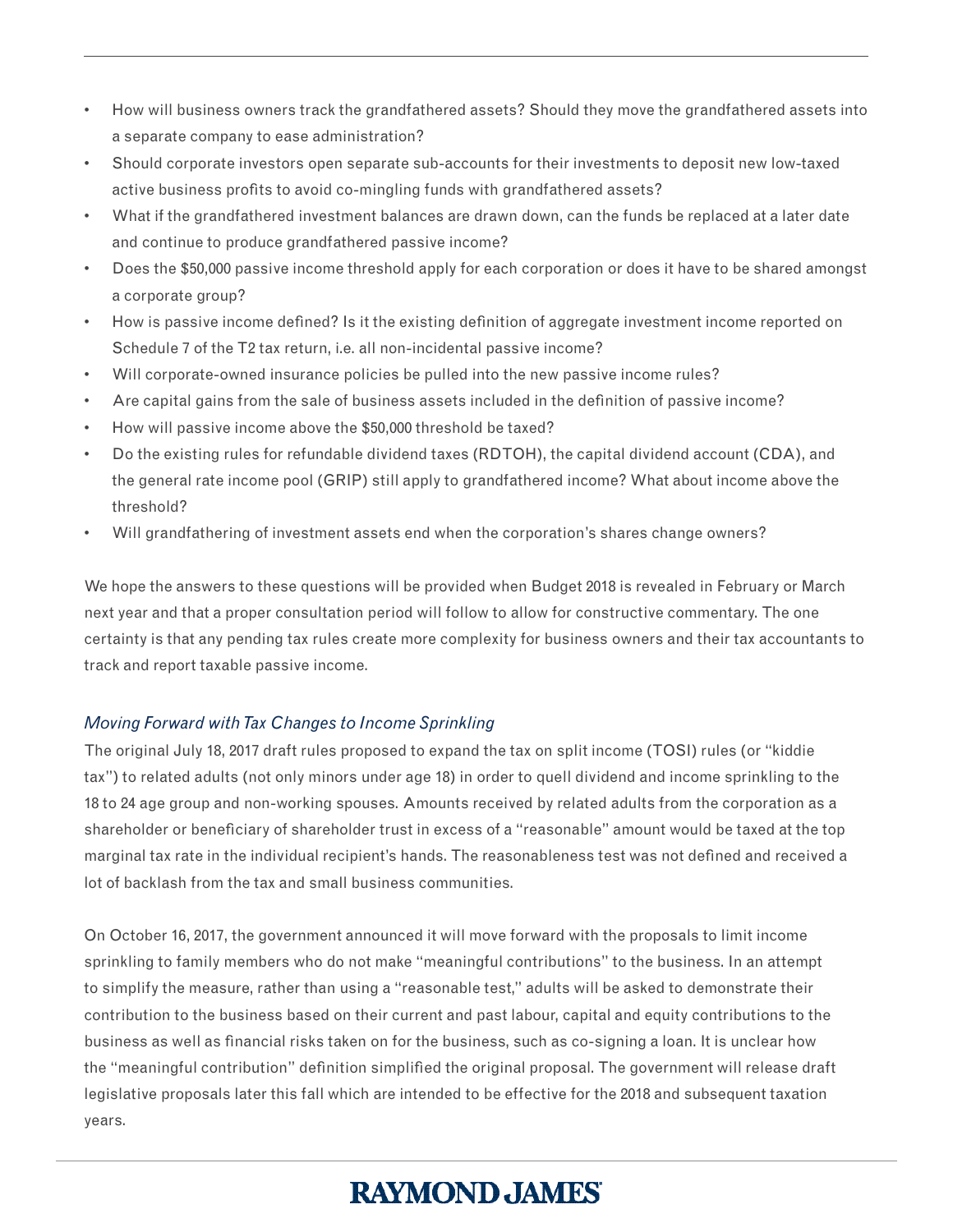The effective date of January 1, 2018 leaves little time to plan for extra dividend and income sprinkling to family members who are definitely not working or participating in the business activities of the corporation. Business owners in this situation should contact their corporate tax accountant to determine if it makes sense to pay out extra dividends and income distributions before December 31, 2017. It may also make sense if provincial tax rate hikes are expected in 2018, such as in British Columbia (taxable income over \$150,000).

It is important to note the revised income sprinkling rules do not affect reasonable salaries paid to family members working in the business.

#### *Reductions to Small Business Income Tax Rates*

On October 16, 2017, the government announced the reduction of the small business tax rate from 10.5% to 10% effective January 1, 2018 and then to 9% effective January 1, 2019. These reductions were previously introduced by the Conservative Party, but were frozen by the Liberal Party in last year's federal budget. The small business tax rates are prorated for taxation years that straddle the calendar year

| <b>Calendar Year</b>                                       | 2017  | 2018     | 2019    |
|------------------------------------------------------------|-------|----------|---------|
| Small business income tax rate for income<br>$<$ \$500,000 | 10.5% | $10.0\%$ | $9.0\%$ |

The annoucements and economic statement did not include any changes to the \$500,000 active small business income threshold. However, the government is "making changes to address tax advantages that disproportionately benefit the wealthiest Canadians so that taxes can be cut for the benefit of the middle class." It is unclear if there are futher changes on the horizon regarding new requirements for corporations to be entitled to claim the small business tax rate, such as minimum employment hours or reinvestment in the business. Again, we will have to wait until Budget 2018 to find out if there will be changes to existing small business tax rules.

#### *Non-Eligible Dividend Tax Credit Rate Changes*

As a result of the reductions to the small business tax rate, the non-eligible dividend gross-up and tax credit rates will be adjusted from January 1, 2018 until January 1, 2019.

| <b>  Calendar Year</b>                              | 2017   | 2018   | 2019   |
|-----------------------------------------------------|--------|--------|--------|
| Dividend gross-up rate                              | 17%    | 16%    | 15%    |
| Dividend tax credit factor based on gross-up amount | 21/29  | 8/11   | 9/13   |
| Dividend tax credit rate as a % of actual dividend  | 12.31% | 11.64% | 10.38% |

# **RAYMOND, JAMES'**